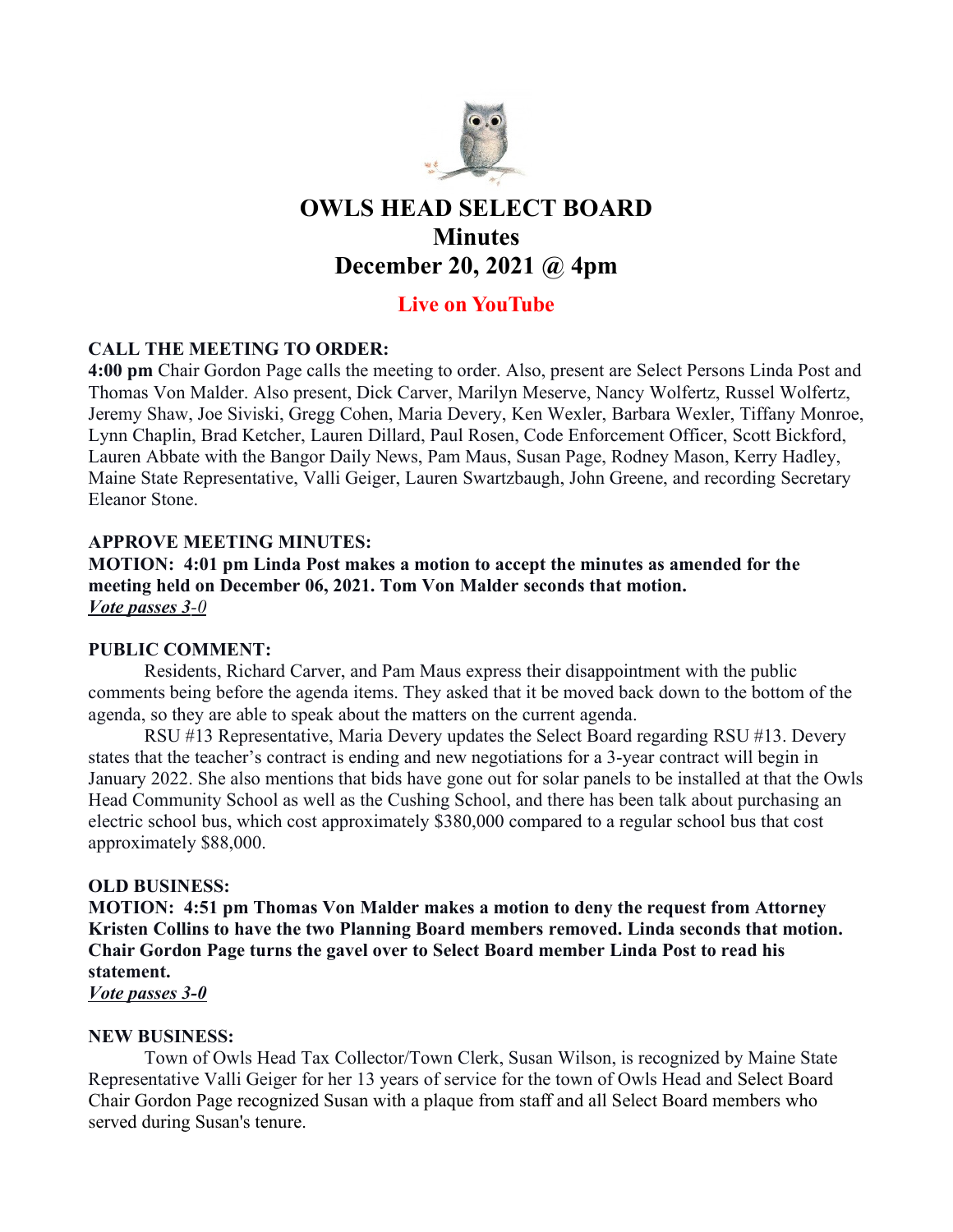Owls Head resident, Tiffany Monroe, requests sponsorship for any child of Owls Head who would like to play Little League/Softball. The registration cost would be \$30.

Linda Post states that the town received three applications for the Tax Collector/Town Clerk position, and they will be in contact with those three to set up interviews. Interviews will begin after the New Year.

Linda mentions that the Town of South Thomaston has sent out a letter to local businesses stating that any employees who continued work throughout the pandemic from March 2020 through June 30, 2021 would receive a stipend of up to \$.50 an hour from the American Rescue Plan money. Post says that she has passed along the information to Budget Committee members Bob Hirsch and Bill George. (see attached)

MOTION: 5:20 pm Linda Post makes motion to accept the resignation of Animal Control Officer, William Demmons, effective December 31, 2021. Thomas Von Malder seconds that motion.

Vote passes 3-0

MOTION: 5:22 pm Linda Post makes a motion sign the paperwork from the Secretary of State appointing Eleanor Stone as Interim Bureau of Motor Vehicle agent. Thomas Von Malder seconds that motion. Vote passes 3-0

MOTION: 5:24 pm Thomas Von Malder makes a motion to give permission for the floats at Richard Carver Harbor Park be removed from the water. Linda Post seconds that motion. Vote passes 3-0

ADJUSTMENTS TO THE AGENDA:

OTHER BUSINESS

APPROVE AND SIGN THE MUNICIPAL WARRANT: MOTION: 5:30 pm Thomas Von Malder makes a motion to approve and sign the warrants as presented. Linda Post seconds that motion. Vote passes 3-0

MOTION: 5:33 pm Thomas Von Malder moves that the Select Board go into Executive Session pursuant to 1 M.R.S.A § 405[6][A] - To discuss a personnel matter. Linda Post seconds that motion.

Vote passes 3-0

6:03 pm Executive Session ends.

MOTION: 6:04 pm Thomas Von Malder makes a motion to appoint Eleanor Stone to be Interim Town Clerk/Tax Collector at the rate of \$19.50 effective Monday 20 December 2021. Linda Post seconds that motion. Vote passes 3-0